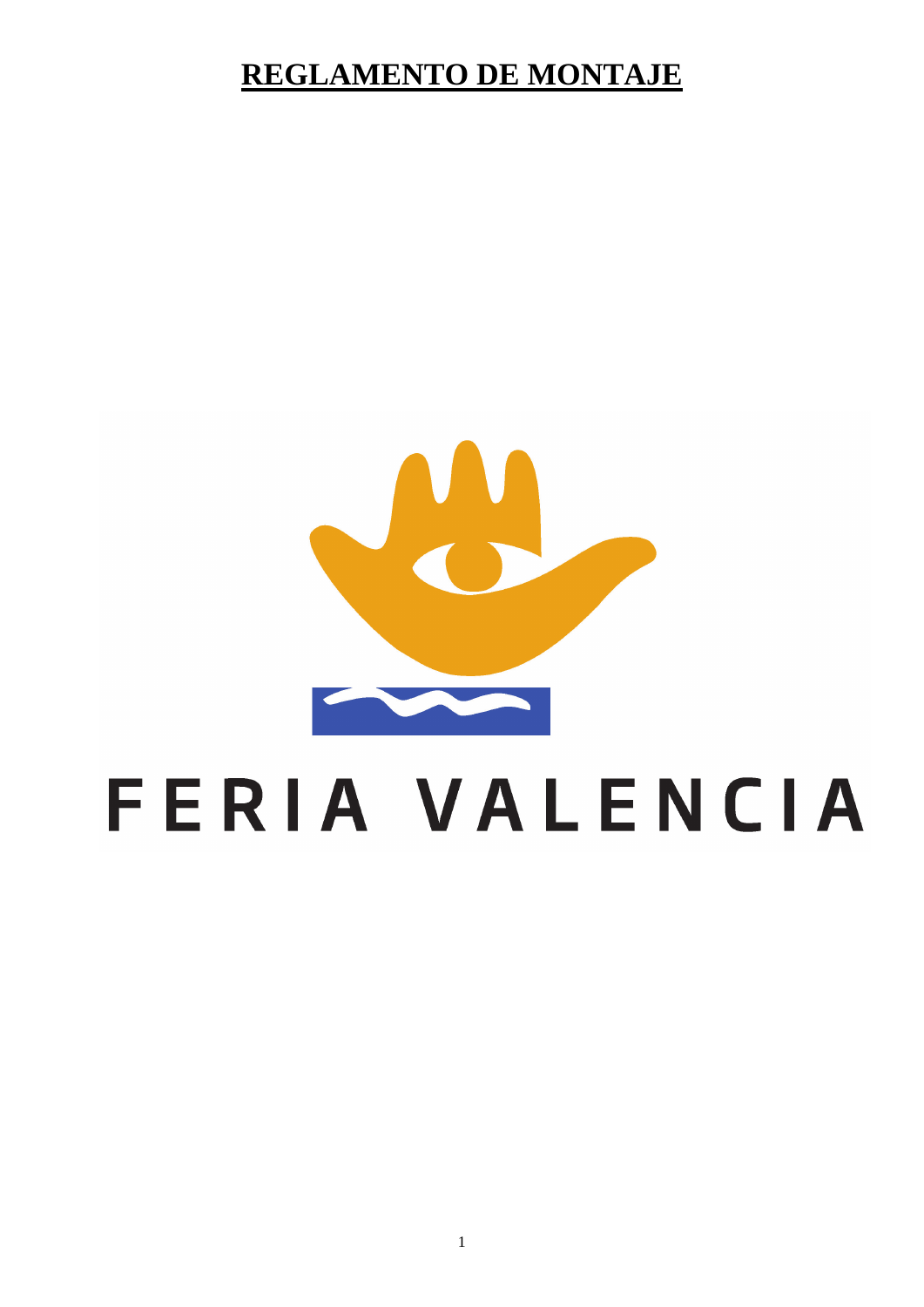### **INTRODUCCIÓN**

 FERIA VALENCIA, AL OBJETO DE FACILITAR LAS OPERACIONES DE MONTAJE Y DESMONTAJE DE LOS DISTINTOS CERTÁMENES QUE A LO LARGO DEL AÑO CELEBRA EN SU RECINTO FERIAL, ASÍ COMO MIRAS A LOGRAR LA MEJOR CONSERVACIÓN DE SUS INSTALACIONES, ESTABLECE LAS PRESENTES NORMAS CUYO CUMPLIMIENTO BENEFICIA A TODAS LAS PERSONAS QUE PARTICIPAN EN LOS TRABAJOS DE DECORACIÓN Y PUESTA A PUNTO DE LOS STANDS DE LAS FIRMAS QUE ACUDEN COMO EXPOSITORAS A LAS DISTINTAS FERIAS.

#### **NORMAS PARA EL MONTAJE Y DECORACIÓN DE STANDS EN FERIA VALENCIA**

LA ACTIVIDAD DE MONTAJE Y DESMONTAJE SE REFIERE EXCLUSIVAMENTE AL ENSAMBLAJE, CON UTILIZACIÓN DE MÁQUINAS HERRAMIENTAS PORTÁTILES HASTA UN MÁXIMO DE 2000 W DE POTENCIA, QUEDANDO PROHIBIDA TERMINANTEMENTE LA CONSTRUCIÓN DE LA DECORACIÓN DENTRO DEL RECINTO FERIAL.

#### **PARA LLEVAR A CABO DICHA ACTIVIDAD SE EXIGEN 3 PUNTOS BÁSICOS:**

- 1. PRESENTACIÓN DE LOS SEGUROS SOCIALES, JUSTIFICANDO QUE EL PERSONAL A TRABAJAR DENTRO DEL RECINTO, ESTÁ AL CORRIENTE DE DICHA SEGURIDAD SOCIAL, PRESENTANDO EL TC-2 O SEGURO AUTÓNOMO AL DÍA.
- 2. PRESENTACIÓN DE LA DOCUMENTACIÓN LEGALMENTE EXIGIBLE EN MATERIA DE COORDINACIÓN DE ACTIVIDADES EMPRESARIALES.
- 3. ES IGUALMENTE IMPRESCINDIBLE EL VISADO DEL PLANO DE MONTAJE, PARA ASÍ PODER COMPROBAR QUE EL STAND CUMPLE CON LAS MEDIDAS Y NORMAS DE FERIA VALENCIA.
- 4. EL OTRO REQUISITO INDISPENSABLE ES EL PAGO DE LA TASA "UTILIZACIÓN DE SERVICIOS".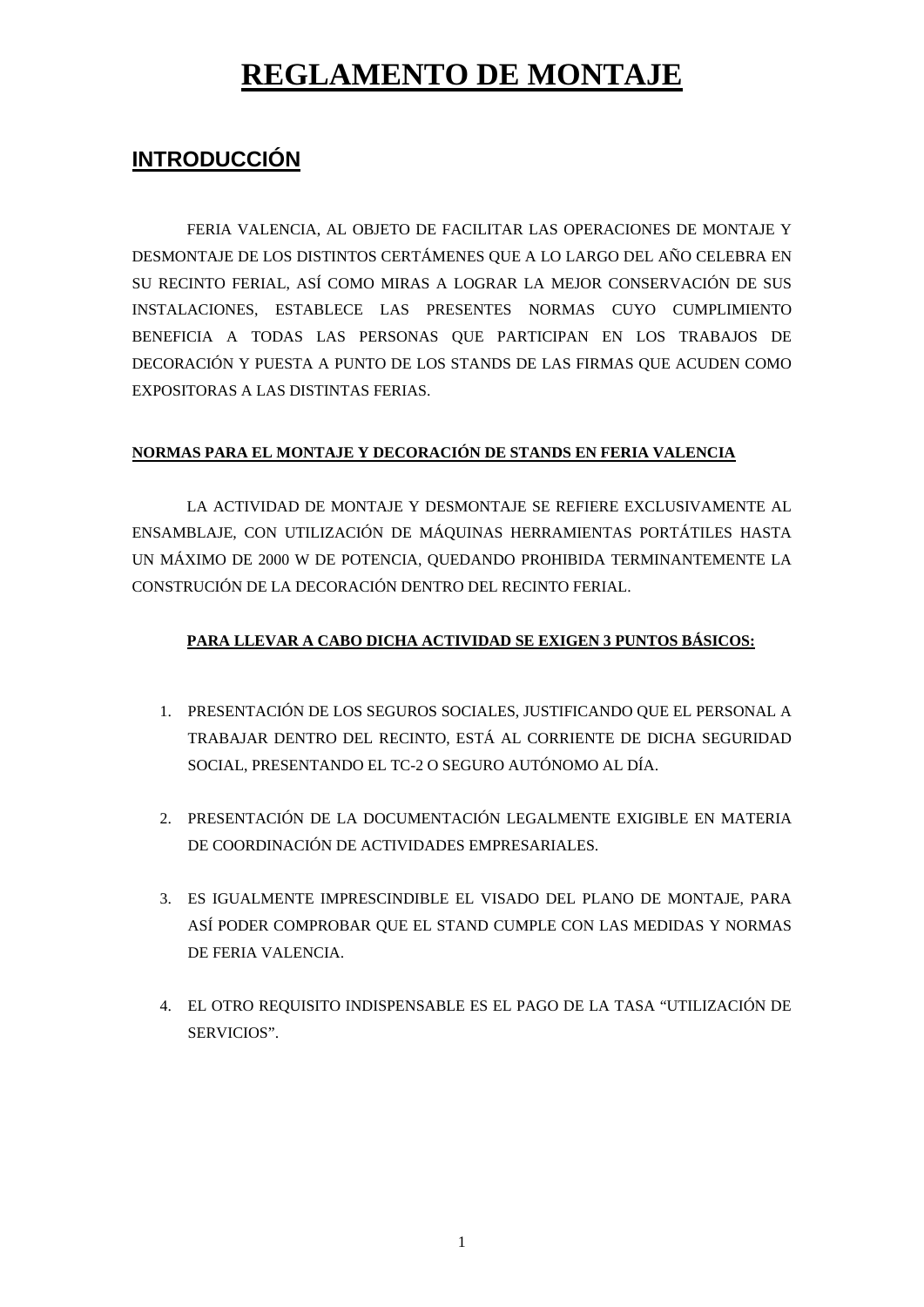#### **ACREDITACIÓN DE MONTADORES**

- TODA PERSONA QUE PERMANEZCA EN EL RECINTO FERIAL DEBERA ESTAR EN POSESIÓN DEL CORRESPONDIENTE PASE DE MOTAJE-DESMONTAJE QUE SE PRESENTARA A SOLICITUD DE LOS RESPONSABLES DE SEGURIDAD.
- LOS PASES TENDRÁN VALIDEZ HASTA 2 HORAS ANTES DE LA APERTURA DEL CERTAMEN Y VOLVERÁN A SER EFECTIVOS DESDE LAS 08.00 HORAS DEL DÍA SIGUIENTE A LA CLAUSURA HASTA LA FECHA QUE EL AREA TÉCNICA ESTIME OPORTUNO.
- LA CORRESPONDIENTE IDENTIFICACIÓN SERA PERSONAL E INTRANSFERIBLE. TODA PERSONA QUE INCUMPLA ESTE REQUISITO SERÁ INVITADA A ABANDONAR EL RECINTO, QUEDANDO PROHIBIDA LA ENTRADA DEL TITULAR HASTA QUE EL ÁREA TÉCNICA ASÍ LO DETERMINE.

#### **VISADO DE PLANOS**

- EN ESTE APARTADO SE EXIGE EL CORRESPONDIENTE PLANO PARA PODER COMPROBAR QUE CUMPLE CON EL REGLAMENTO GENERAL DE FERIA VALENCIA, CON LAS NORMAS ESPECÍFICAS DEL PROPIO CERTAMEN Y CON LAS NORMAS RECOGIDAS EN LPRL, CPI, 96 Y OMPI.
- PARA STANDS CON UNA PLANTA SUPERIOR (CON ALTILLO) Ó CON CARACTERÍSTICAS ESPECIALES DE CONSTRUCCIÓN/INSTALACIÓN DEBE CUMPLIMENTARSE EL IMPRESO "DECLARACIÓN DE CAPACIDAD TÉCNICA SUFICIENTE Y CONFORMIDAD EN LA EJECUCIÓN". DE ESTA FORMA, SE CONFIRMA QUE LA PERSONA QUE FIRMA CUENTA CON UN TÍTULO TÉCNICO OFICIAL CON EL FIN DE DISEÑAR Y CONTROLAR LA EJECUCIÓN DE LA CONSTRUCCIÓN Y SUS INSTALACIONES. EL FORMULARIO MENCIONADO SIRVE COMO CERTIFICACIÓN OFICIAL DE FINAL DE OBRA QUE GARANTIZA QUE LA CONSTRUCCIÓN DEL STAND Y SUS INSTALACIONES SE HAN REALIZADO CORRECTAMENTE.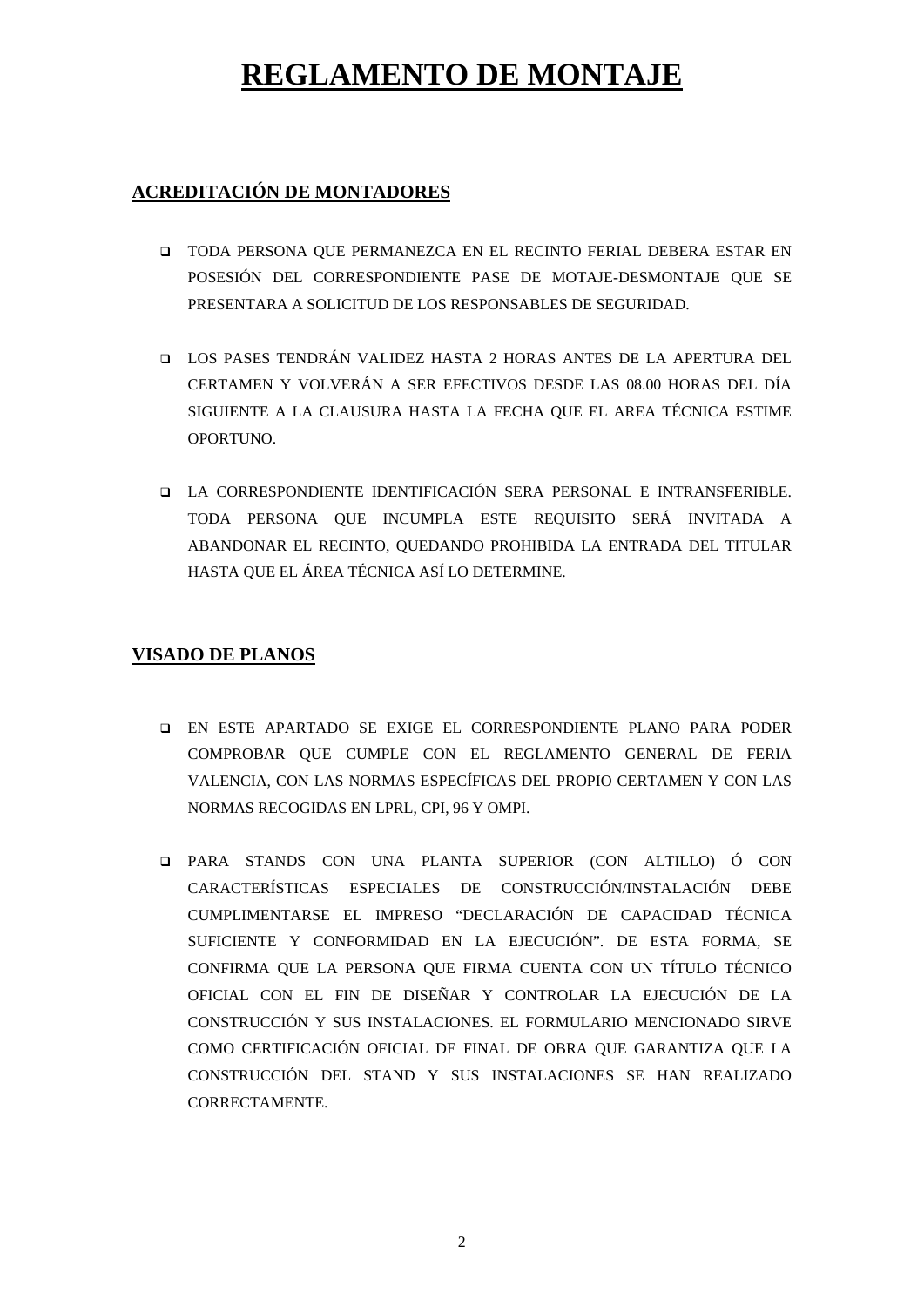COMO REGLA GENERAL, CON EL FIN DE FIRMAR LA DECLARACIÓN DE RESPONSABILIDAD EN EL CASO DE STANDS CON PISO SUPERIOR (ALTILLO), EL TÉCNICO TIENE QUE SER UN ARQUITECTO.

SÓLO LOS TÍTULOS TÉCNICOS ACADÉMICOS CERTIFICADOS POR PAISES DE LA UE SERÁN VÁLIDOS.

ADEMÁS DE CUMPLIMENTARSE EL IMPRESO INDICADO, DEBERÁ PRESENTARSE LA SIGUIENTE DOCUMENTACIÓN:

- DOCUMENTO NACIONAL DE IDENTIDAD/PASAPORTE DE LA PERSONA QUE FIRMA EL IMPRESO.
- PROYECTO VISADO POR EL COLEGIO PROFESIONAL DEL TÉCNICO QUE FIRMA EL PROYECTO (PREFERENTEMENTE), Ó BIEN EL PROYECTO SIN EL SELLO OFICIAL PERO CLARAMENTE FIRMADO POR EL TÉCNICO RESPONSABLE. EL PROYECTO DEBE SER INTEGRAL Y DESCRIBIR TODAS LAS CONSTRUCCIONES/INSTALACIONES RELEVANTES.
- PÓLIZA DE SEGURO DE RESPONSABILIDAD CIVIL DEL QUE FIRMA EL FORMULARIO Y COMPROBANTE DE HABER PAGADO EL ÚLTIMO RECIBO.

#### **TASAS DE MONTAJE**

- SI LAS FECHAS ASÍ LO PERMITIERAN Y SE PUDIESE ADELANTAR LA FECHA DE MONTAJE, SE REALIZARÍA PREVIO INCREMENTO DE LA TASA DE MONTAJE.
- TODAS AQUELLAS EMPRESAS QUE REALICEN ALGÚN TRABAJO DIRECTO AL EXPOSITOR TENDRÁN QUE ABONAR EL 10% DE LA FACTURA PRESENTADA AL MISMO.

#### **REALIZACIÓN DE TRABAJOS DE MONTAJE Y DESMONTAJE**

 EN LA REALIZACIÓN DE LOS TRABAJOS DE MONTAJE-DESMONTAJE DE STANDS DEBERÁN RESPETARSE, SUELO, PAREDES, Y DEMÁS INSTALACIONES DE LA FERIA, ESTANDO TERMINANTEMENTE PROHIBIDO ALTERAR LAS MISMAS.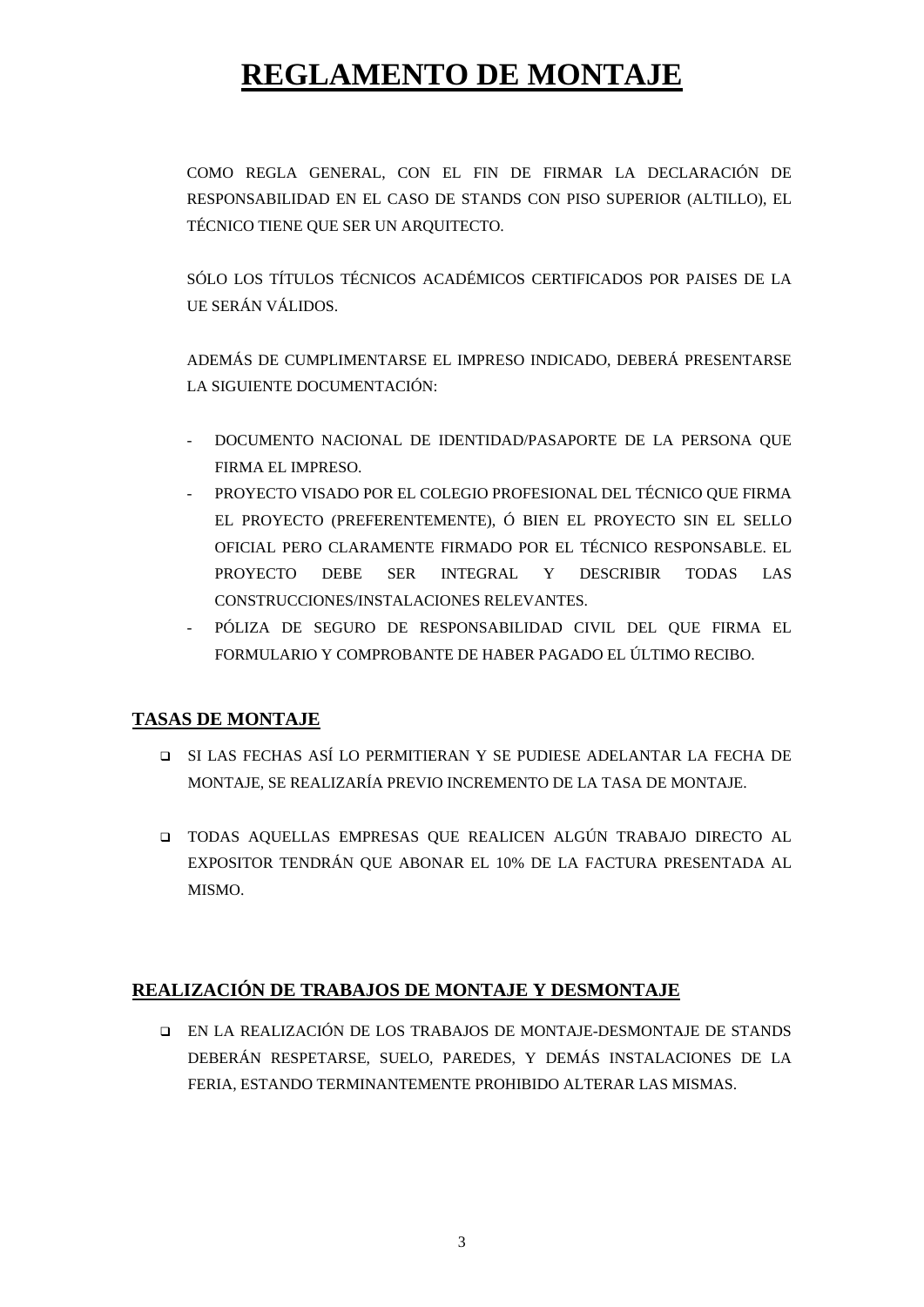- CUALQUIER DESPERFECTO OCASIONADO POR NEGLIGENCIA DE LOS MONTADORES A LAS INSTALACIONES DE FERIA VALENCIA DURANTE EL PERIODO DE MONTAJE-DESMONTAJE DE STANDS, SE IMPUTARÁ AL DECORADOR O EN SU DEFECTO AL RESPONSABLE DEL MONTAJE. LA CUANTÍA DEL CARGO POR EL DESPERFECTO SERÁ ESTABLECIDA POR EL ÁREA TÉCNICA.
- LOS TRABAJOS DE ENSAMBLAJE DEL STAND SE EFECTUARÁN DENTRO DEL MISMO. BAJO NIGÚN CONCEPTO Y EN NINGÚN CASO, EN LOS PASILLOS DEL RECINTO.
- LOS HORARIOS DE MONTAJE-DESMONTAJE SERAN DE 08:00 A 20:00 HORAS EN LOS DÍAS QUE EL ÁREA TÉCNICA HAYA DESIGNADO PARA CADA CERTAMEN. COMO NORMA GENERAL, **EL DÍA ANTERIOR A LA INAUGURACIÓN EL RECINTO PERMANECERÁ CERRADO, DEJANDO DICHO DÍA PARA LA LIMPIEZA, SERVICIOS DE FERIA Y PERMITIENDO LA VISITA DEL EXPOSITOR A SU STAND HASTA LAS 20:00 HORAS, EN NINGÚN CASO SE PERMITIRÁ LA REALIZACIÓN DE TRABAJOS EN LOS STANDS.**
- LA ALTURA MÁXIMA DE LOS STANDS SERÁ DETERMINDA POR CADA CERTAMEN, SIEMPRE QUE NO EXCEDA DE 5M., EXCEPTO EN EL NIVEL 2, EN EL CUAL EXISTEN UNAS ZONAS DONDE LA ALTURA SE LIMITA A 3,50 .
- TODO EXPOSITOR QUE LINDE CON OTRO ESTARÁ OBLIGADO A LEVANTAR PARED MEDIANERA CUYA TRASERA DEBERÁ ESTAR EN PERFECTAS CONDICIONES POR ENCIMA DE LA ALTURA FIJADA PARA EL STAND PREDECORADO. EN EL CASO DE QUE EL STAND NO LINDE CON OTRO, QUEDANDO ALGUNA PARED A LA VISTA, ÉSTA DEBERÁ DEJARSE EN PERFECTAS CONDICIONES EN SU TOTALIDAD.
- PARA LA FIJACIÓN DE MOQUETAS U OTROS ELEMENTOS, SE UTILIZARÁ CINTA DE TEJIDO DE DOBLE CARA, TESA 4964 O EQUIVALENTE, QUE SE PUEDA RETIRAR SIN DEJAR RESIDUOS DE ADHESIVO Y RESISTENTE AL DESGARRO.
- LAS TELAS QUE SE INSTALEN PARA LA DECORACIÓN DE LOS STANDS DEBEN SER DE CLASE M-1 Y EN MOQUETAS DE M-3.
- EN NINGÚN CASO SE PERMITE PARA LA DECORACIÓN DE STANDS LA UTILIZACIÓN DE BALAS DE PAJA O PRODUCTO SIMILAR.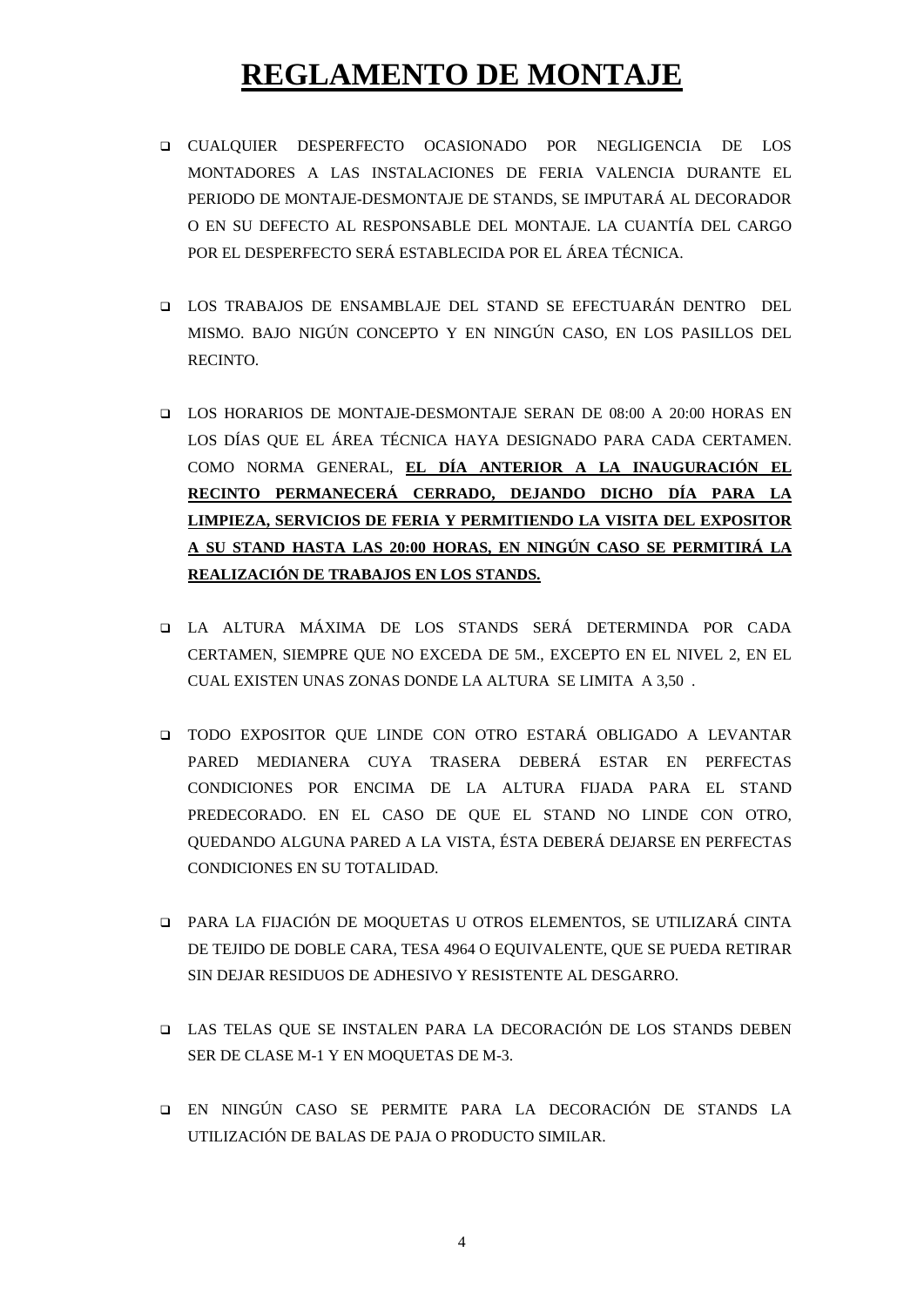- NO SE PERMITIRÁ LA COLOCACIÓN DE NINGÚN OBJETO FUERA DEL PERIMETRO DEL STAND, ES DECIR, HACIA EL PASILLO.
- UNA VEZ FINALIZADO EL PLAZO DE DESMONTAJE, SE PROCEDERÁ A LA RETIRADA Y LIMPIEZA DE LOS PABELLONES OCUPADOS POR EL CERTAMEN, DANDO POR HECHO QUE EL MATERIAL, TABLEROS, CATALOGOS, TARIMAS, FOLLETOS, ETC., DEJADO EN LOS MISMOS ES INSERVIBLE Y CARECE DE VALOR PARA SU PROPIETARIO.
- PARA PROCEDER A LA SUJECIÓN DE CUALQUIER TIPO DE ANCLAJE A, TECHO, PILARES, ETC., SE DEBERÁ ABONAR UNA TASA POR PUNTO DE ANCLAJE Y PREVIA AUTORIZACIÓN DEL ÁREA TÉCNICA.
- ESTÁ ESPICIALMENTE PROHIBIDO EL ESTACIONAMIENTO DE CUALQUIER TIPO DE VEHÍCULOS EN EL INTERIOR DE LOS PABELLONES, DEBIENDO ESTAR ESTOS EN LOS LUGARES DESTINADOS PARA ELLO, SIEMPRE Y CUANDO HUBIERA ESPACIO DISPONIBLE Y QUE EL ÁREA TÉCNICA ASÍ LO ESTIME OPORTUNO.
- EN CUANTO A LA CARGA Y DESCARGA DE LAS EMPRESAS MONTADORAS Y EXPOSITORAS HABRÁ UN TIEMPO MÁXIMO DE ½ HORA, Y EN NINGÚN CASO SE PODRÁ ENTRAR VEHÍCULO ALGUNO PARA LA VISITA O SUPERVISIÓN DEL STAND..
- EN TRABAJOS DE PINTURA QUEDA ESPECIALMENTE PROHIBIDO EL USO DE LACAS O PRODUCTOS SIMILARES QUE PUEDAN SER INFLAMABLES O ALTAMENTE PELIGROSOS PARA LA SALUD DE LAS PERSONAS.
- AL IGUAL QUE EN EL APARTADO ANTERIOR, ESTÁ PROHIBIDO HACER CUALQUIER TIPO DE SOLDADURA EN EL INTERIOR DEL RECINTO.
- QUEDA TERMINANTEMENTE PROHIBIDO PERNOTAR CUALQUIER TIPO DE VEHÍCULO O MAQUINARIA TANTO EN EL INTERIOR COMO EXTERIOR DE FERIA VALENCIA.
- TODA AQUELLA PERSONA QUE UTILICE MÁQUINAS, TALES COMO, MÁQUINAS ELEVADORAS "TORITOS" , ANDAMIOS, BRAZOS MECÁNICOS, ETC., DEBERÁ ESTAR EN POSESIÓN DEL CORRESPONDIENTE CERTIFICADO O PERMISO, EL CUAL SERÁ PRESENTADO A PETICIÓN DEL PERSONAL DE VIGILANCIA.